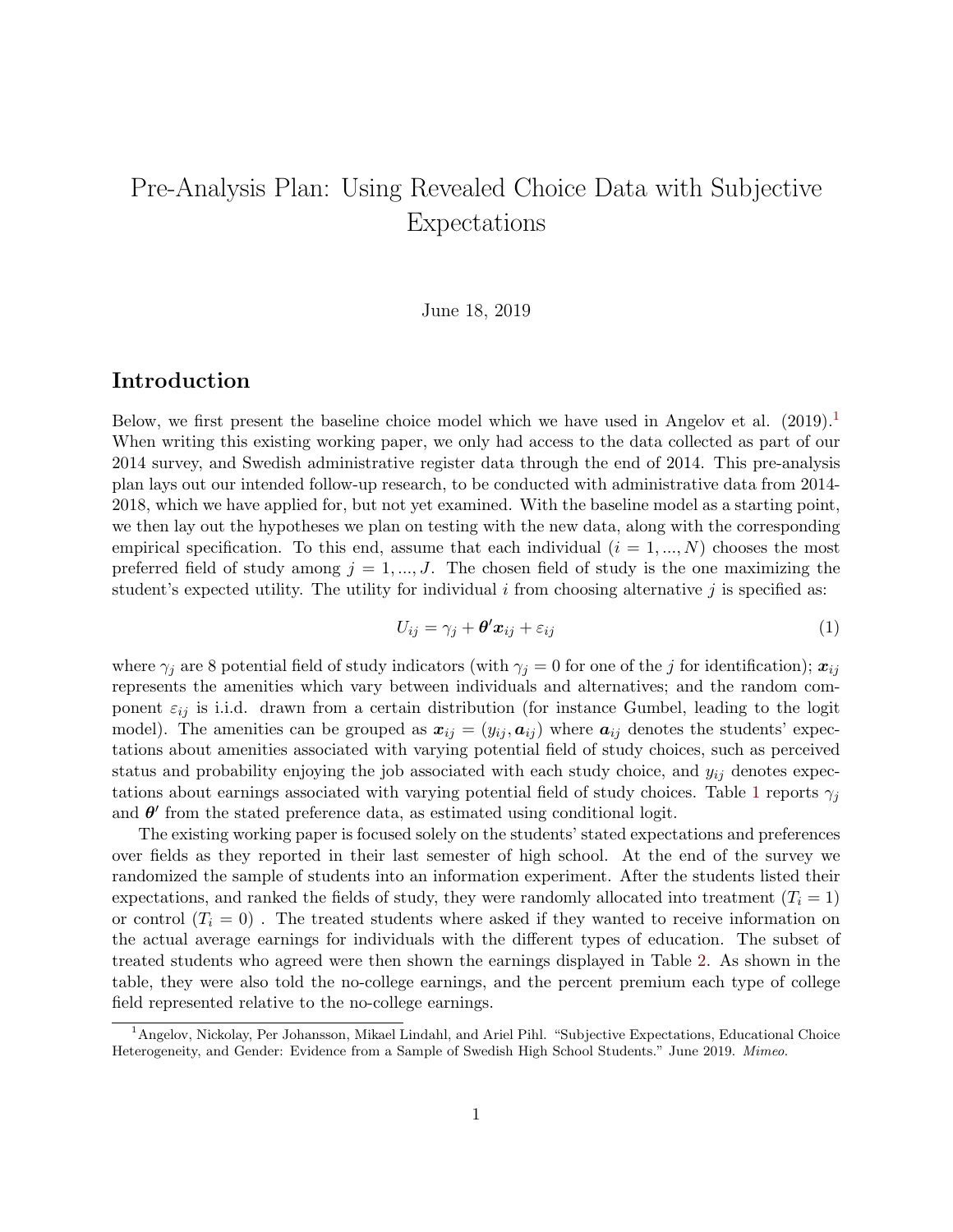The data that was used to in our working paper, Angelov et. al. (2019), only goes through the end of 2014. Since it is very common for Swedish students to delay enrolling in university, this was insufficient to examine the impact of the information experiment, or to properly compare the surveyed preferences during high school to the students ultimate actions. We have cross-tabulated the top-ranked field of application with top ranked field from the survey for the subset of students who applied to college immediately after high school. We have not run any regressions using this data, and only 49% of our sample applied to a degree program in this period. This cross-tabulation is reported in Table [3.](#page-8-0)

We have requested data from Statistics Sweden covering the students' college applications and educational and labor market outcomes (from 2014-2018). We consider the students' college applications and college enrollments to reflect their revealed preferences, compared to stated preferences which they reported during the survey. The data was delivered to the administering organization, IFAU, while we were in the process of formulating this document. We therefore gave instructions to IFAU to delay uploading the data to the analysis server until after this document was registered. Hence, we will not be able to access the data until after the registration of this pre-analysis plan. With this data we would like to answer two broad questions:

- 1. Do students' revealed preferences differ from their stated preferences? In other words, do they place different weights on the  $x_{ij}$  amenities when they apply to colleges in period  $g = 2$ , than they had when stating their preferred fields of study in a survey format in period  $g = 1$ ?
- 2. Did the experimental intervention have any impact on the students' choice of field. In other words, did it affect which programs they applied to in  $g = 2$ ?

# 1 Simple estimation of "Question (1)"

We surveyed the students before they made their college applications. We will now be able to follow them over the subsequent four years to observe their revealed choices in applications to college programs, enrollment, and, in some cases, matriculation. This combination of survey and longitudinal register data provides an excellent environment to compare stated and revealed preferences. In equation [\(1\)](#page-0-1) above, the  $\theta$  capture the students' stated preferences over  $x_{ij}$ , and  $\gamma_i$  capture some population-wide preferences for particular fields that are not captured through  $x_{ij}$ . We are interested in whether the relationship between  $x_{ij}$  and the choice they make in  $g = 2$  differs from the corresponding relationship in  $g = 1$ .

We can imagine testing this in the following way:

<span id="page-1-0"></span>
$$
U_{ijg} = \gamma_j + \delta_j \mathbb{1}(g=2) + \theta'_1 x_{ij} + \theta'_2 x_{ij} \mathbb{1}(g=2) + \varepsilon_{ij},\tag{2}
$$

where  $\gamma_j$  and  $\theta'_1$  are the stated preferences from equation [\(1\)](#page-0-1). Thus, if  $\delta_j = 0$  and  $\theta'_2 = 0$  then stated preferences and revealed preferences are the same.

An added complication is the information experiment. Half of the individuals in our sample were offered the opportunity to receive information on average earnings for each field of study. If the experiment impacted the students' preferences, this needs to be controlled for in the estimation. The simplest way to avoid this is to estimate equation [\(2\)](#page-1-0) only on the untreated subsample of students  $(T<sub>i</sub> = 0, N = 238)$ . If we find that the experiment has no effect (next section) we can include the treated individuals in this estimation.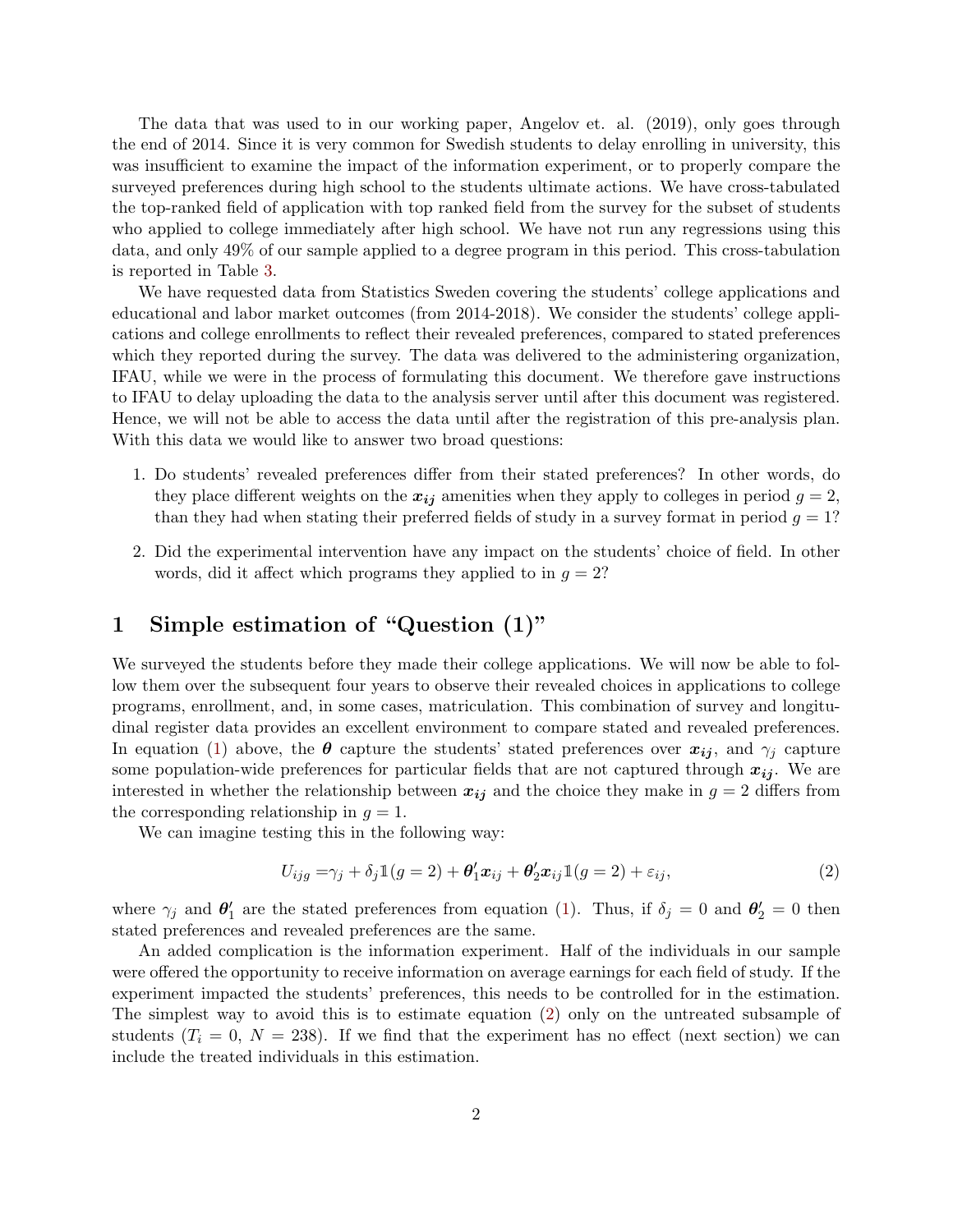# 2 Simple estimation of "Question (2)"

The experiment was designed to see if providing students with accurate wage information affects which fields they choose. One of the simplest ways we can see if the experiment had an impact is by focusing on changes in first-ranked field of study between the two periods, and testing if changing is more likely for the treated group. We can summarize this with the following equation:

<span id="page-2-0"></span>
$$
DE_i = \alpha + \beta_1 T_i + \varepsilon_{ij},\tag{3}
$$

where the data has been reduced to one observation per person. Here  $DE_i$  is an indicator variable for whether the student's most highly ranked field in  $g = 2$  differs from the one they stated in  $g = 1$ . Only 149 of the 260 treated students agreed to receive the additional information (we can denote them  $Info<sub>i</sub> = 1$ . We will also estimate the treatment effect on the treated, by replacing  $T_i$ with  $Info_i$  in equation [\(3\)](#page-2-0), and using  $T_i$  as an instrument for it.

It is reasonable to expect  $\beta_1 \geq 0$ . Under the null hypothesis, the experiment has no impact  $(\beta_1 = 0)$ , and the alternative is that people who received the additional information would be more likely to change their first choice than those who do not  $(\beta_1 > 0)$ .

If we want to allow more nuance in the impact of the experiment, it is plausible that the wage information will motivate students to switch towards fields in which they under-estimated the returns, and away from fields in which they over-estimated the returns. The following equation can be used to investigate this:

<span id="page-2-2"></span>
$$
\Delta E_{ij} = \alpha + \beta_2 (y_j - y_{ij}) T_i + \varepsilon_{ij}, \tag{4}
$$

Here there are J observations per person, and  $\Delta E_{ij}$  is the difference between the indicator for a field being ranked first in college applications, and an indicator for a field being ranked first in the survey.<sup>[2](#page-2-1)</sup>  $y_j$  is the average earnings for field j that the student was shown in the experiment. This estimation model assumes that the impact of the experiment on students' choices will be proportional to how different the information we provided them is relative to the wage that they expected. Here again, we expect that if the experiment affected them, it will be in the direction of  $\beta_2 > 0$ .

If we want to mirror the conditional logit regressions summarized in equations [\(1\)](#page-0-1) and [\(2\)](#page-1-0) we can remove the differencing in the outcomes and return to a stacked data set:

<span id="page-2-3"></span>
$$
U_{ijg} = \mu_1 (y_j - y_{ij}) \mathbb{1}(g = 2) T_i + \mu_2 (y_j - y_{ij}) \mathbb{1}(g = 2) + \varepsilon_{ijg}.
$$
 (5)

This results in a more traditional difference-in-difference framework which can be estimated using conditional logit.  $\mu_1$  gives the impact of the difference in expectation of income vs. the information as a result of the experiment. The second term controls for any changes in decisions over time that happen also for the control group. We do not include a control for being in the

<span id="page-2-1"></span><sup>&</sup>lt;sup>2</sup>So if the student ranked social sciences (ss first in  $g = 2$ ) and education (ed first in  $g = 1$ , then  $\Delta E_{i,ss} = 1$ ,  $\Delta E_{i,ed} = -1$  and for the other fields  $\Delta E_{i,j} = 0$ . If the student chooses the same field as they said they would then the whole vector is 0.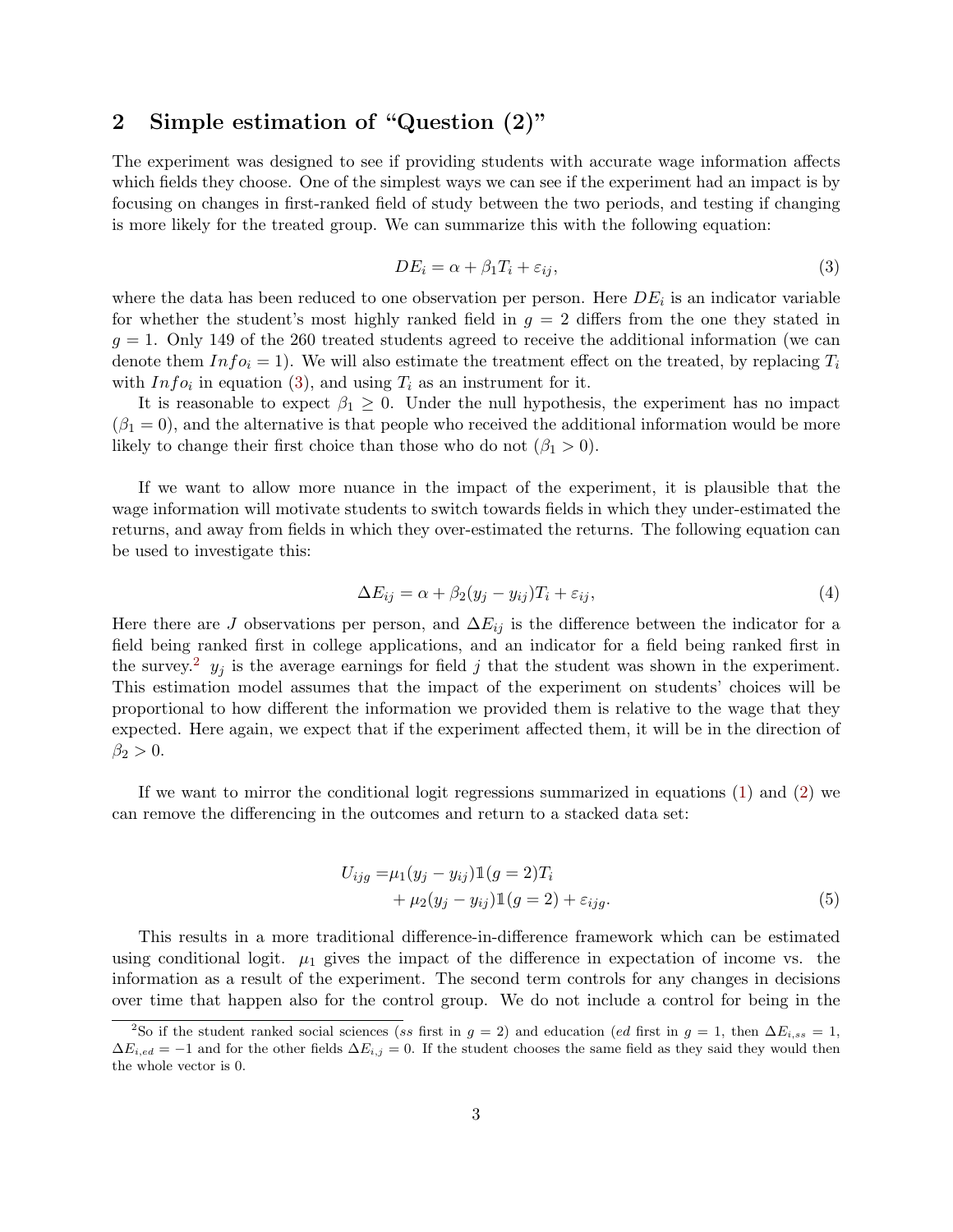treated group, because (a) it is randomly assigned, and (b) since it varies only at the individual level the conditional logit cannot identify it.

### 3 Joint estimation

Above, we have described simple estimations that will separately tackle the two questions we are interested in. However, we can also estimate a joint model that accommodates both questions:

<span id="page-3-0"></span>
$$
U_{ijg} = \gamma_j + \delta_j \mathbb{1}(g=2) + \theta'_1 x_{ij} + \theta'_2 x_{ij} \mathbb{1}(g=2)
$$
  
+ 
$$
\theta'_3 x_{ij} \mathbb{1}(g=2)T_i + \mu_1(y_j - y_{ij}) \mathbb{1}(g=2)T_i
$$
  
+ 
$$
\mu_2 \mathbb{1}(group)(y_j - y_{ij})T_i \mathbb{1}(g=2) + \varepsilon_{ijg},
$$
 (6)

where  $T_i = 1$  if student i was randomized into the information treatment, and  $T_i = 0$  otherwise. Here,  $\gamma_j$  and  $\theta'_1$  correspond to the stated choice parameters while  $\delta_j$  and  $\theta'_2$  ideally identify preference changes between the survey and the actual choice. Although we acknowledge that students may update their expectations about amenities (i.e.,  $x_{ij}$ ) between the time when the questionnaire was administered and the actual choice, we have no means of collecting new data on  $x_{ij}$  which suggests that it is better to use revealed preferences as close in time to the questionnaire as possible. This in turn implies that it would be better to rely on applications rather than actual enrollment. At this stage, we are not ready to decide exactly how we will choose to define revealed preferences in our most preferred specification, but will be transparent about the motives for our choice. In any case, we will present results using both application and enrollment.

Furthermore,  $\theta_3'$  captures potential preference changes as a consequence of being treated, regardless of the content of the information received in the treatment. The effect of the information content on the revealed schooling choice is instead measured by  $\mu_1$ , which we expect to be positive. Note that the stated preferences by definition cannot be altered by the treatment, since the treatment was the final step in the survey, and there was no technical possibility to alter answers retroactively. The final term in equation  $(6)$  captures potential heterogeneity in the effect of new information on wages on the schooling choice  $(\mu_2)$ . From existing research we expect that low-SES students may be more impacted by the change, and that women and men may respond differently.

To this end, we plan on testing the following hypotheses:

 $H_0^1$ :  $\mu_1 = 0, H_1^1$ :  $\mu_1 > 0$ 

 $H_1^1$ : In response to the information treatment, students increase (decrease) the probability of choosing a field at  $q = 2$  proportionately to how much they under (over) estimated the earnings.

 $H_0^2$ :  $\boldsymbol{\theta}_2 = 0$  (joint test)

 $H_0^3$ : Stated  $(g = 1)$  and revealed  $(g = 2)$  preferences  $(\theta)$  over  $x_{ij}$  are the same.

 $H_0^3$ :  $\boldsymbol{\theta}_3 = 0$  (joint test)

 $H_0^4$ : The treatment does not impact preferences (except through  $(y_j - y_{ij})$ ).  $H_0^4$ :  $\mu_2$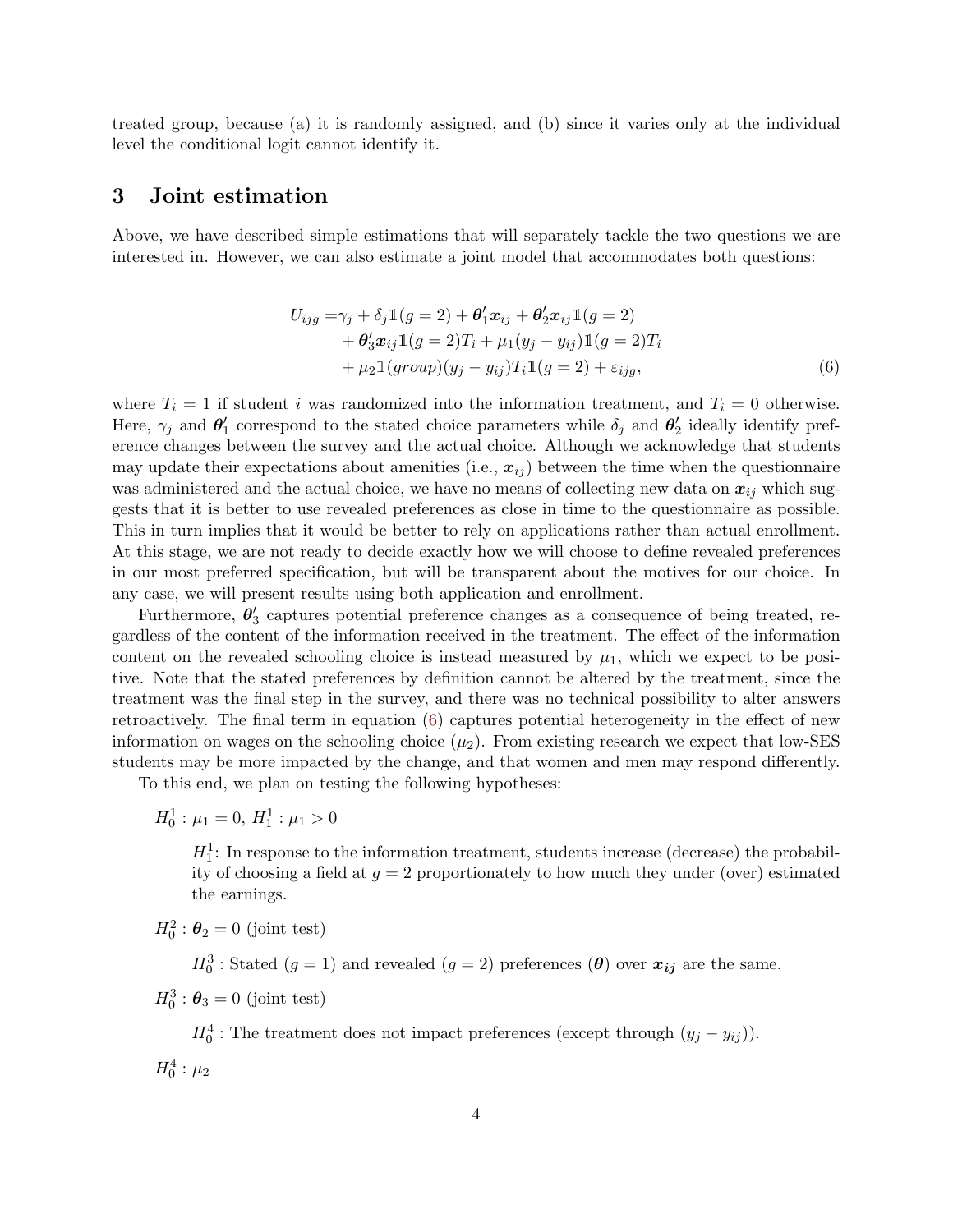If group is low-SES:  $H_0^4$ :  $\mu_2 = 0$ ,  $H_1^4$ :  $\mu_2 > 0$ . Low-SES students are more likely to change their major in response to the information.

If group is female:  $H_0^4$ :  $\mu_2 = 0$ . Women and men respond to the information supplied in the same way.

## Data

#### 3.1 Students who do not apply to university

Of the students who participated in our initial survey, only 5% reported that they did not intend to apply to college. Although all the sample was asked to rank not going to college along side the choices of college major, they were only asked about their expectations on earnings (not the other amenities) because we judged "no-college" too broad a category. Therefore, in Angelov et. al. (2019) we remove the rank for no-college from all students' choice sets, and further drop the small sample who ranked it first.

There may be a larger share who we do not observe applying to university by the end of 2018.<sup>[3](#page-4-0)</sup> If this choice is related to the  $x_{ij}$  or receiving the information on income, not including these individuals would introduce bias into our estimates. As a first check of this we can estimate the impact of  $x_{ij}$  and  $T_{ij}$  on the probability that the individual is not observed applying to college in  $g = 2$ . For  $T_{ij}$  this is as simple as replacing  $DE_i$  in equation [\(3\)](#page-2-0) with an indicator for whether we observe the individual applying to college (NoCollege<sub>i</sub>). For  $x_{ij}$  we can test if the  $\gamma_i$  and  $\theta$  are different between the  $NoCollect_i = 0$  and the  $NoCollect_i = 1$ .

One way of including these individuals in the estimation is by thinking of not applying as the outside option. In equation [\(3\)](#page-2-0), since neither the  $x_{ij}$  nor  $y_j$  are included, we can include the noncollege ranks from the survey. Those who stated they would apply to any university field, but did not, would have  $DE_i = 1$ . The same follows for [\(4\)](#page-2-2) and [\(5\)](#page-2-3), where we can think of not going to college as being among the fields j.

Equations [\(2\)](#page-1-0), [\(5\)](#page-2-3) and [\(6\)](#page-3-0) are formulated as utility models. In practice, these are estimated using conditional logit regressions. These estimations use the information both for the students' chosen fields of study (in each period), and the ones they do not. The non-chosen fields are essentially treated as being tied among each other. The outcome we use to proxy for utility is a binary indicator for having chosen the given field in the given period, over the alternative options. We can call this outcome  $C_{ijg}$ .

$$
C_{ijg} = \mathbb{1}(1stChoice_{ig} = j) \quad \forall g \in \{1, 2\}
$$
\n
$$
(7)
$$

for each of the eight j field of college study choice. Equations [\(2\)](#page-1-0) and [\(6\)](#page-3-0) include the  $x_{ij}$ , most of which were not collected for the no-college option. Thus we must remove individuals whose first choice in the survey is no-college and not include no-college as a  $j$ . However, we can still think of not applying to college as changing one's mind relative to  $g = 1$ . Thus, if the student doesn't have a first choice of field of study in  $g = 2$  then  $C_{ij2} = 0$  for all j. This binary variable (there will be 16 observations per individual) is used as the outcome when estimating the conditional logit regressions.

<span id="page-4-0"></span><sup>3</sup> In 2016, roughly 56% of Swedish 24 year olds had not begun higher education studies. In our data, this group will be a combination of students who will eventually apply to college, those who went abroad for college, and those who will never go to college.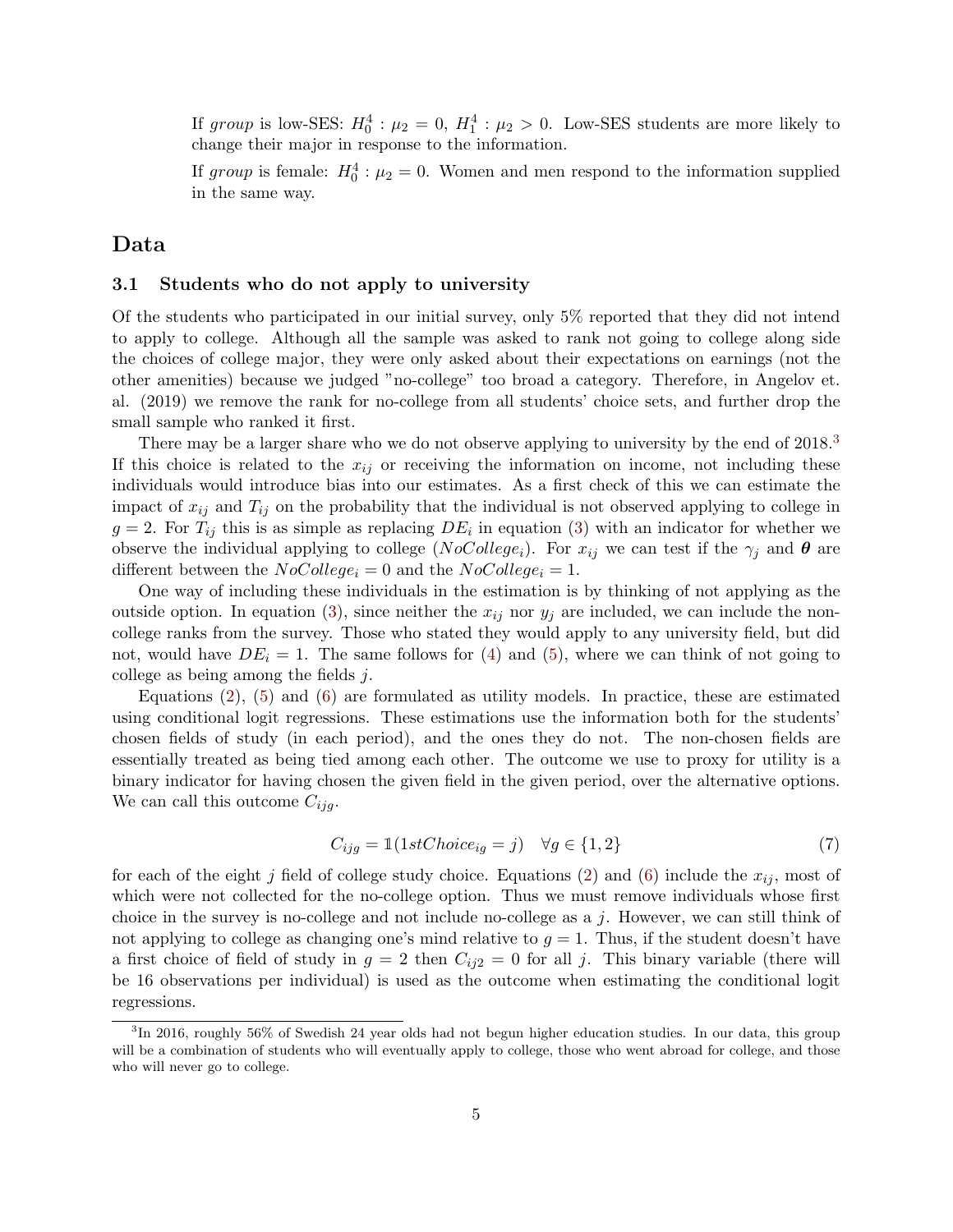#### 3.2 Outcomes of Interest

Our eight categories of field of study are defined by the Swedish classification of education, so it is straightforward to map all possible majors within Sweden to the same categories. In the four years since they graduated high school, we expect most of our surveyed sample to have applied to university, and enrolled. Typical bachelors programs are three years long, so many will also have graduated.

In Sweden, students submit a ranked list of major-university choices. They must meet basic qualifications (courses taken), and then competitive programs are offered based on their high school performance. Students can also apply to courses, for example if they want to try something out.

Although they can in theory rank many fields of study, in practice most students focus on one or two fields of study and apply to multiple narrow majors and universities within that field. Thus, it makes sense to focus on first-choice field only, and use conditional logit or another binary-outcome method. The following two choices of the student will be used to create  $C_{ij2}$ .

Field of first-ranked degree program in college application: The application to programs is the first revealed choice the students make. We will focus on applications to degree granting programs. We will ignore rankings of courses.

Field of first enrolled degree program: The students may be rejected from their top-ranked programs of study, or choose not enroll in a program that they were admitted to. This means that the top ranked application program and where students ultimately enroll can differ. Enrollment is interesting because it combines what the student wants with what it feasible given their grades, coursework, and commitment.

## 4 Possible Additions

This document describes hypotheses that we will test and report in the resulting paper. However, if our hypotheses are shown to be incorrect, we could possibly extend the analysis to understand why. In particular, we think that information from the whole college application (which include information on field-of-study and university choice ranked lower than first), may help us examine mechanisms for how and why our main hypotheses are violated.

The rest of the application rankings will show how committed a student is to a particular field of study, versus to a particular university or region of Sweden. This may be especially helpful if hypothesis  $H_0^2$  is rejected.

### 5 Tables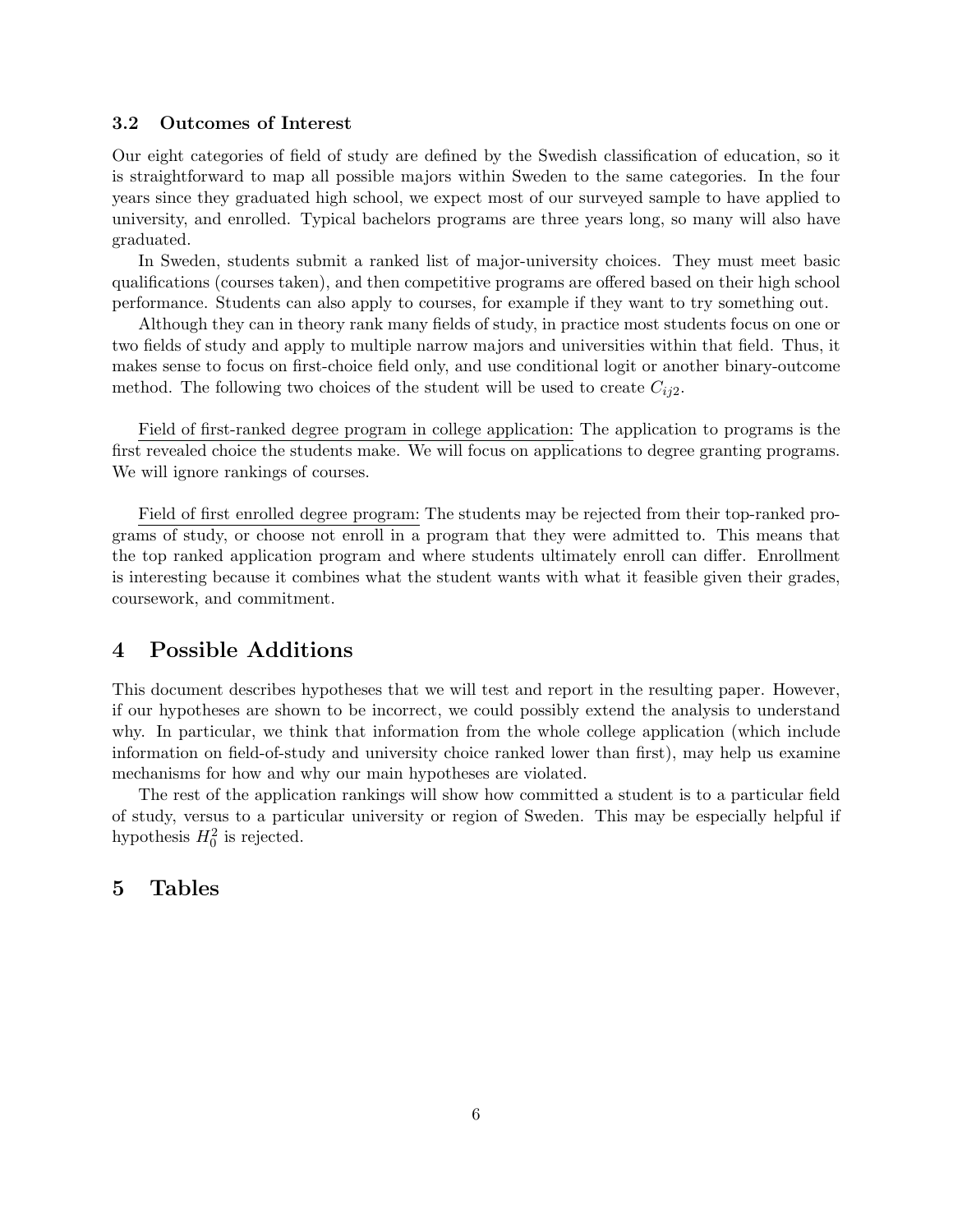|                                 | $\rm Rank$        | First Choice |            |                   |  |  |
|---------------------------------|-------------------|--------------|------------|-------------------|--|--|
|                                 | (1)               | (2)          | (3)        | (4)               |  |  |
|                                 | All               | All          | Male       | Female            |  |  |
| Mean expected earnings 30-40    | $0.181**$         | 0.136        | 0.270      | 0.0240            |  |  |
|                                 | (0.0456)          | (0.109)      | (0.173)    | (0.138)           |  |  |
| Expected $hrs/wk$ (age 30)      | 0.0201            | 0.0448       | 0.0116     | 0.0388            |  |  |
|                                 | (0.0438)          | (0.103)      | (0.173)    | (0.122)           |  |  |
| Prob find a job                 | $0.110**$         | 0.158        | $0.280*$   | $-0.00194$        |  |  |
|                                 | (0.0398)          | (0.109)      | (0.136)    | (0.176)           |  |  |
| Perceived status for degree     | $0.255***$        | $0.179^{+}$  | 0.0422     | $0.271^{+}$       |  |  |
|                                 | (0.0460)          | (0.106)      | (0.152)    | (0.155)           |  |  |
| Prob enjoy job (age 30)         | $0.580**$         | $0.910**$    | $1.232**$  | $0.625***$        |  |  |
|                                 | (0.0527)          | (0.148)      | (0.216)    | (0.198)           |  |  |
| Prob work-life balance (age 30) | $0.0766*$         | 0.172        | $0.282*$   | 0.0656            |  |  |
|                                 | (0.0382)          | (0.107)      | (0.142)    | (0.173)           |  |  |
| Prob of passing the degree      | $0.291**$         | $0.387*$     | $0.593**$  | 0.159             |  |  |
|                                 | (0.0555)          | (0.165)      | (0.230)    | (0.226)           |  |  |
| Expected study hrs/wk           | $-0.00738$        | 0.107        | 0.201      | 0.00569           |  |  |
|                                 | (0.0578)          | (0.135)      | (0.190)    | (0.204)           |  |  |
| Parental approval               | $0.270**$         | $0.433**$    | 0.303      | $0.577**$         |  |  |
|                                 | (0.0557)          | (0.148)      | (0.221)    | (0.195)           |  |  |
| Prob of enjoying coursework     | $0.589**$         | $0.921**$    | $0.760**$  | $1.142**$         |  |  |
|                                 | (0.0570)          | (0.165)      | (0.244)    | (0.221)           |  |  |
| Pedagogy                        | $-0.382**$        | $-0.616*$    | $-0.622$   | $-0.656$          |  |  |
|                                 | (0.0946)          | (0.270)      | (0.381)    | (0.407)           |  |  |
| Humanities and Art              | $-0.624**$        | $-0.360$     | $-0.315$   | $-0.391$          |  |  |
|                                 | (0.109)           | (0.232)      | (0.341)    | (0.303)           |  |  |
| Social Science                  | $\left( .\right)$ | (.)          | (.)        | $\left( .\right)$ |  |  |
| Science and Math                | $-0.289**$        | $-0.0749$    | $-0.176$   | 0.0370            |  |  |
|                                 | (0.0917)          | (0.173)      | (0.243)    | (0.249)           |  |  |
| Tech and Engineering            | $-0.309**$        | 0.119        | 0.0967     | 0.0941            |  |  |
|                                 | (0.0880)          | (0.176)      | (0.239)    | (0.297)           |  |  |
| Agro and Animal                 | $-0.666**$        | $-1.182**$   | $-1.463**$ | $-0.951*$         |  |  |
|                                 | (0.0990)          | (0.299)      | (0.467)    | (0.416)           |  |  |
| Healthcare                      | $-0.450**$        | $-0.663**$   | $-0.798**$ | $-0.469+$         |  |  |
|                                 | (0.0917)          | (0.188)      | (0.305)    | (0.242)           |  |  |
| Services                        | $-0.453**$        | $-0.598*$    | $-0.300$   | $-0.953*$         |  |  |
|                                 | (0.0958)          | (0.271)      | (0.393)    | (0.401)           |  |  |
| Pseudo $\mathbb{R}^2$           | 0.244             | 0.425        | 0.442      | 0.427             |  |  |
| N                               | 3808              | 3808         | $1928\,$   | 1880              |  |  |

<span id="page-6-0"></span>Table 1: Coefficients from stated preference model of college major choice.

Notes: Coefficients and field specific intercepts using only the stated preference (survey) information. Columns 1 uses the full rankings of fields, columns  $2-3$  are estimated using conditional logit comparing the first-ranked field to the remaining seven. The amenities have been standardized to mean 0, standard deviation 1. The two variables measuring hours (work hours and study hours) have been reversed such that higher values correspond to lower hours spent. Standard errors in parentheses (+  $p < 0.10$ , \*  $p < 0.05$ , \*\*  $p < 0.01$ ).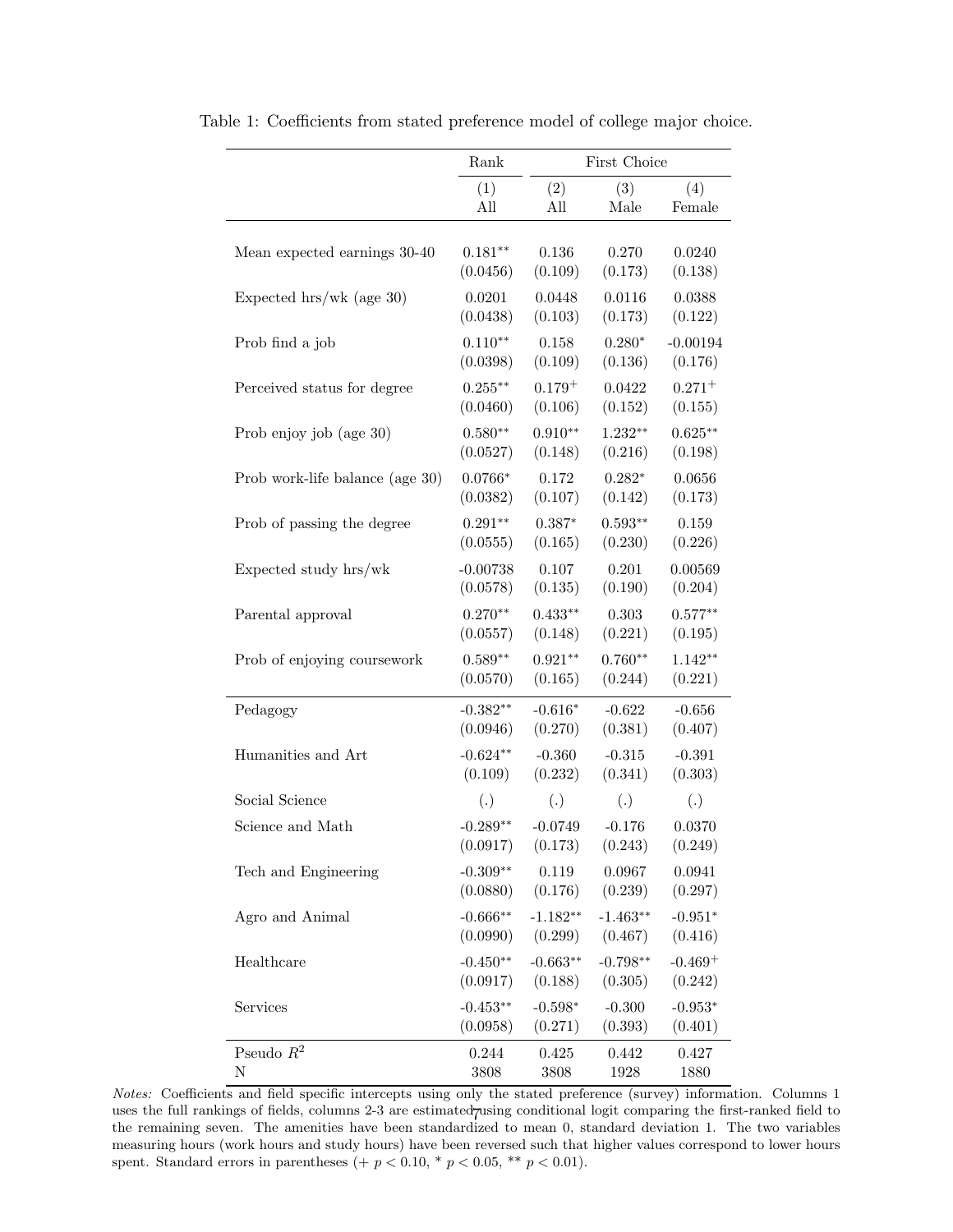<span id="page-7-0"></span>

| English Translations:                | Education                                                                                                                                              | Average salary<br>/mo before tax  | %-difference relative<br>to high school |
|--------------------------------------|--------------------------------------------------------------------------------------------------------------------------------------------------------|-----------------------------------|-----------------------------------------|
|                                      | Utbildning                                                                                                                                             | Genomsnittslön<br>/mån före skatt | %-skillnad jämfört<br>med gymnasium     |
| High School Only                     | Gymnasium                                                                                                                                              | 26,361 kr                         |                                         |
| College education (bachelors degree) | $H\ddot{o}gskole utbildning\ (grundexamen)$                                                                                                            |                                   |                                         |
| Teaching and Education               | Pedagogik och lärarutbildning                                                                                                                          | 27,942 kr                         | 6.0%                                    |
| Humanities and Art                   | Humaniora och konst                                                                                                                                    | 28,955 kr                         | 9.8%                                    |
| Social Science, Law and Business     | Samhällsvetenskap, juridik, handel, administration                                                                                                     | 37,642 kr                         | 42.8%                                   |
| Science, Math and Data               | Naturvetenskap, matematik och data                                                                                                                     | 34,515 kr                         | $30.9\%$                                |
| Engineering and Technology           | Teknik och tillverkning                                                                                                                                | 39,924 kr                         | 51.5%                                   |
| Agriculture, Forestry and Vet        | Lant- och skogsbruk samt djursjukvård                                                                                                                  | 33,726 kr                         | 27.9%                                   |
| Health and Social work               | Hälso- och sjukvård samt social omsorg                                                                                                                 | 32,407 kr                         | 22.9%                                   |
| Services                             | Tjänster                                                                                                                                               | 33,564 kr                         | 27.3%                                   |
| in 2013 terms.                       | Källa: Lönestrukturstatistiken och LISA, SCB (2010). Lön uttryckt i 2013 års priser. Translation: Source: Salary Tables and LISA, SCB (2010). Salaries |                                   |                                         |

Table 2: Intervention table with translations: Average earnings by field of study Table 2: Intervention table with translations: Average earnings by field of study

Notes: Students were only shown the Swedish.

Notes: Students were only shown the Swedish.